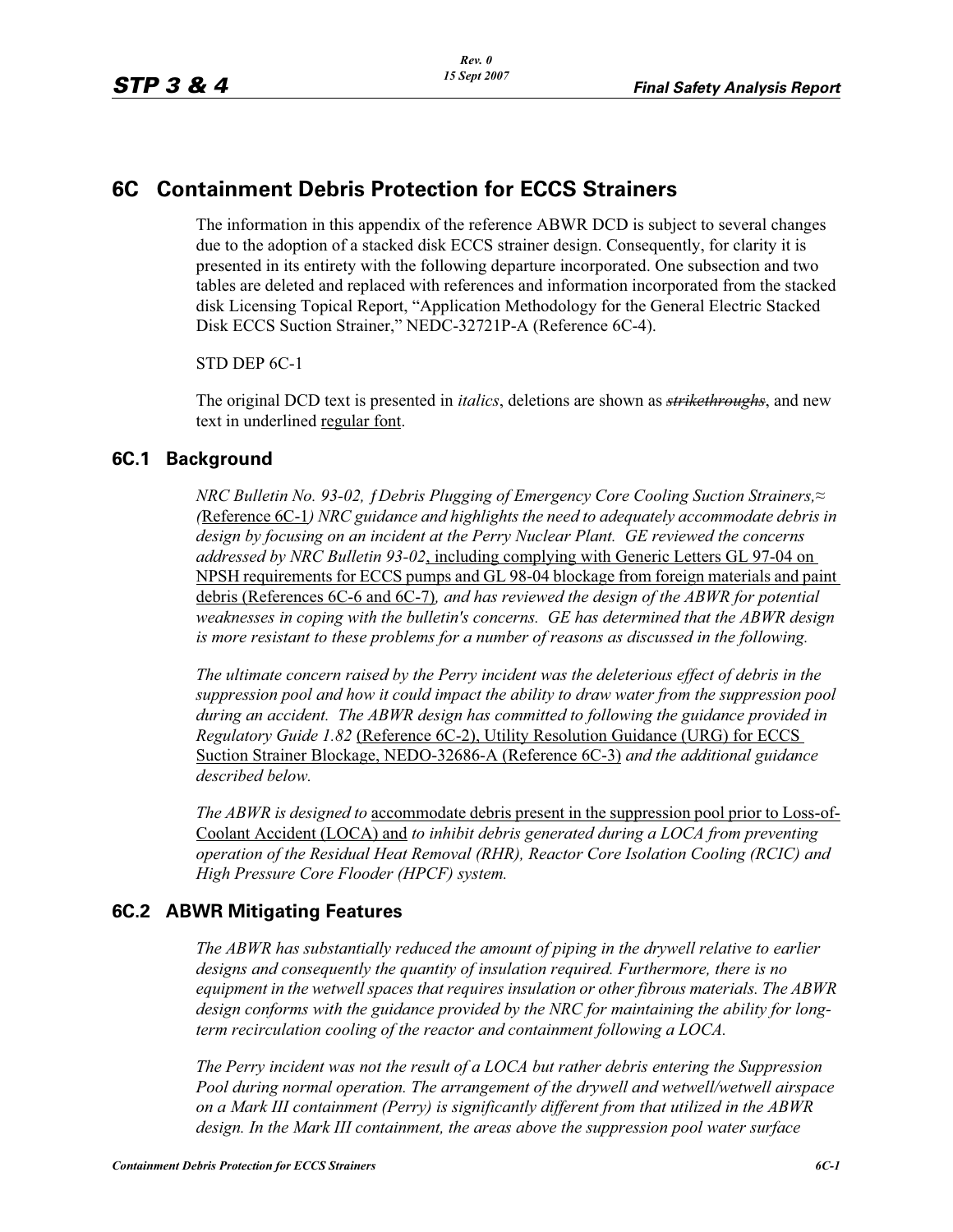*(wetwell airspace) are substantially covered by grating with significant quantities of equipment*  installed in these areas. Access to the wetwell airspace (containment) of a Mark III is allowed *during power operations. In contrast, on the ABWR the only connections to the suppression pool are 10 drywell connecting vents (DCVs), and access to the wetwell or drywell during power operations is prohibited. The DCVs will have horizontal steel plates located above the openings that will prevent any material falling in the drywell from directly entering the vertical*  leg of the DCVs. This arrangement is similar to that used with the Mark II connecting vent *pipes. Vertically oriented trash rack construction will be installed around the periphery of the horizontal steel plate to intercept debris. The trash rack design shall allow for adequate flow from the drywell to wetwell. In order for debris to enter the DCV it would have to travel horizontally through the trash rack prior to falling into the vertical leg of the connecting vents. Thus the ABWR is resistant to the transport of debris from the drywell to the wetwell.*

*In the Perry incident, the insulation material acted as sepia to filter suspended solids from the suppression pool water. The Mark I, II, and III containments have all used carbon steel in their suppression pool liners. This results in the buildup of corrosion products in the suppression pool, which settle out at the bottom of the pool until they are stirred up and resuspended in the water following some event (SRV lifting). In contrast, the ABWR liner of the suppression pool is fabricated from stainless steel which significantly lowers the amount of corrosion products which can accumulate at the bottom of the pool.* 

A further mitigating feature for the ABWR is that the insulation installed on the ASME Section III, Class 1 piping  $( \geq 80 \text{ mm})$  in the drywell, i.e., the large bore piping, is reflective metal insulation type (RMI). Use of RMI minimizes the fibrous insulation source term used in the suction strainer design. This is a significant factor in design that reduces the potential suction strainer debris load and further reduces the potential for suction strainer blockage. In addition, inspections will ensure that there is no evidence of excessive build-up of debris around the ECCS suction strainers and any abnormalities that could affect the mechanical functioning of the suction strainers.

*Since the debris in the Perry incident was created by roughing filters on the containment cooling units, a comparison of the key design features of the ABWR is necessary. In the Mark III design more than 1/2 of the containment cooling units are effectively located in the wetwell airspace. For the ABWR there are no cooling fan units in the wetwell air space. Furthermore the design of the ABWR Drywell Cooling Systems does not utilize roughing filters on the intake of the containment cooling units.* 

Temporary filters are used during post construction systems testing and refueling outages in accordance with plant housekeeping and foreign material exclusion procedures further reducing the potential for introducing debris to the suppression pool.

*In the event that small quantities of debris enter the suppression pool, the Suppression Pool Cleanup System (SPCU) will remove the debris during normal operation. The SPCU is described in Section 9.5.9 and shown in Figure 9.5-1. The SPCU is designed to provide a continuous cleanup flow of 250 m3 /h. This flow rate is sufficiently large to effectively maintain the suppression pool water at the required purity* cleanliness*. The SPCU system is intended for continuous operation and the suction pressure of the pump is monitored and provides an alarm on low pressure. Early indication of any deterioration of the suppression pool water quality*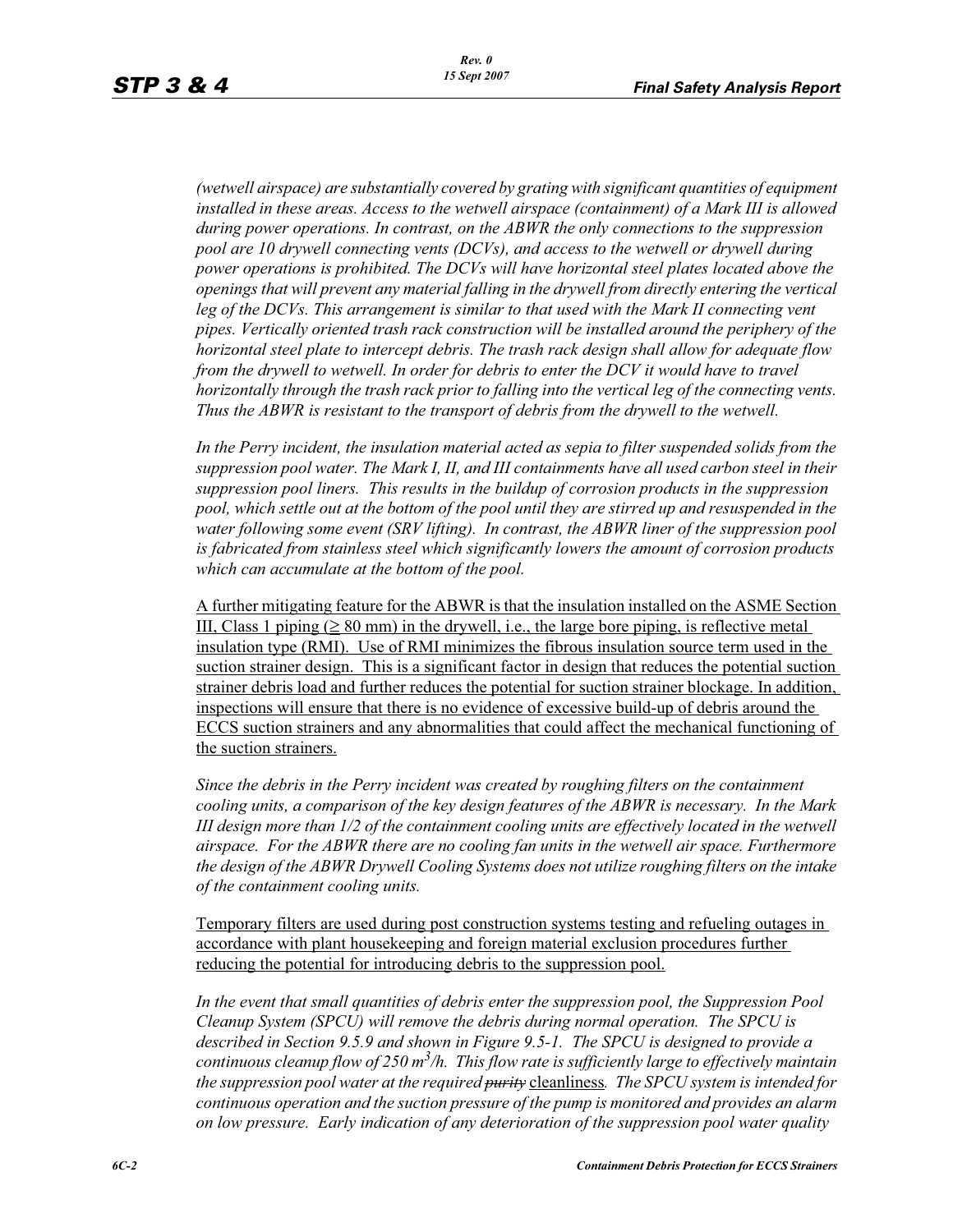*will be provided if significant quantities of debris were to enter the suppression pool and cause the SPCU strainer to become plugged resulting in a low suction pressure alarm.* 

*The suction strainers* design *at Perry* preceded and *did not meet the current regulatory requirements. The ABWR ECCS suction strainers will utilize <del>a f T arrangement with conical</del> strainers on the 2 free legs of the*  $f\bar{F}$  the state-of-the art Optimized Stacked Disk ECCS Suction Strainer Design developed by General Electric or equivalent. *This design separates the strainers so that it minimizes the potential for a contiguous mass to block the flow to an ECCS pump.* The design of the strainers will be based on the Licensing Topical Report (LTR), Application Methodology for the General Electric Stacked Disk ECCS Suction Strainer, NEDC-32721P-A, or equivalent and the Utility Resolution Guidance, NEDO-32686-A. The stacked-disk strainer design is based on a set of disks whose internal radius and thickness vary over the height of the strainer. The selected variation in these parameters provides an increased surface area. The holes in each disk are sized to prevent a deleterious quantity of debris from passing through strainer, but allow fluid to pass through. A key feature in the design of these strainers is to collect debris where velocity is low, since the pressure drop across the debris bed is known to be proportional to the velocity through the bed. This minimizes head loss across the strainer. Further technical details and methodologies are used to determine the head loss across the strainer for design debris loadings and to determine the structural loads on ECCS penetrations, piping and strainers caused by LOCA induced hydrodynamic forces. The LTR was reviewed and accepted by the NRC as described in the NRC Safety Evaluation Report (Reference 6C-5). *The ABWR design also has additional features not utilized in earlier designs that could be used in the highly improbable event that all suppression pool suction strainers were to become plugged. The alternate AC (Alternating Current) independent water addition mode of RHR allows water from the Fire Protection System to be pumped to the vessel and sprayed in the wetwell and drywell from diverse water sources to maintain cooling of the fuel and containment. The wetwell can also be vented at low pressures to assist in cooling the containment.*

#### **6C.3 RG 1.82 Improvement**

*All ECCS strainers will at a minimum be sized to conform with the guidance provided in Reg. Guide 1.82, for the most severe of all postulated breaks.*

*The following clarifying assumptions will also be applied and will take precedence:*

- *(1) The debris generation model will utilize right angle cones acting in both directions;*  the stacked disk ECCS suction strainer design in accordance with Licensing Topical Report NEDC 32721P A, or equal and the Utilities Resolution Guidance, NEDO-32686-A.
- *(2) The amount of* design *insulation debris* load that is *generated will be assumed to be 100% of the insulation in a distance of 3 L/D of the postulated break within the right angle cones including targeted insulation;* and transported to the suppression pool is based on the referenced LTR and the URG.
- *(3)* The strainer design is based on the Debris Load Fraction that accumulates on a given strainer for the LOCA case being considered. The debris load fraction is defined as the fraction of the total flow that is attributed to a given strainer.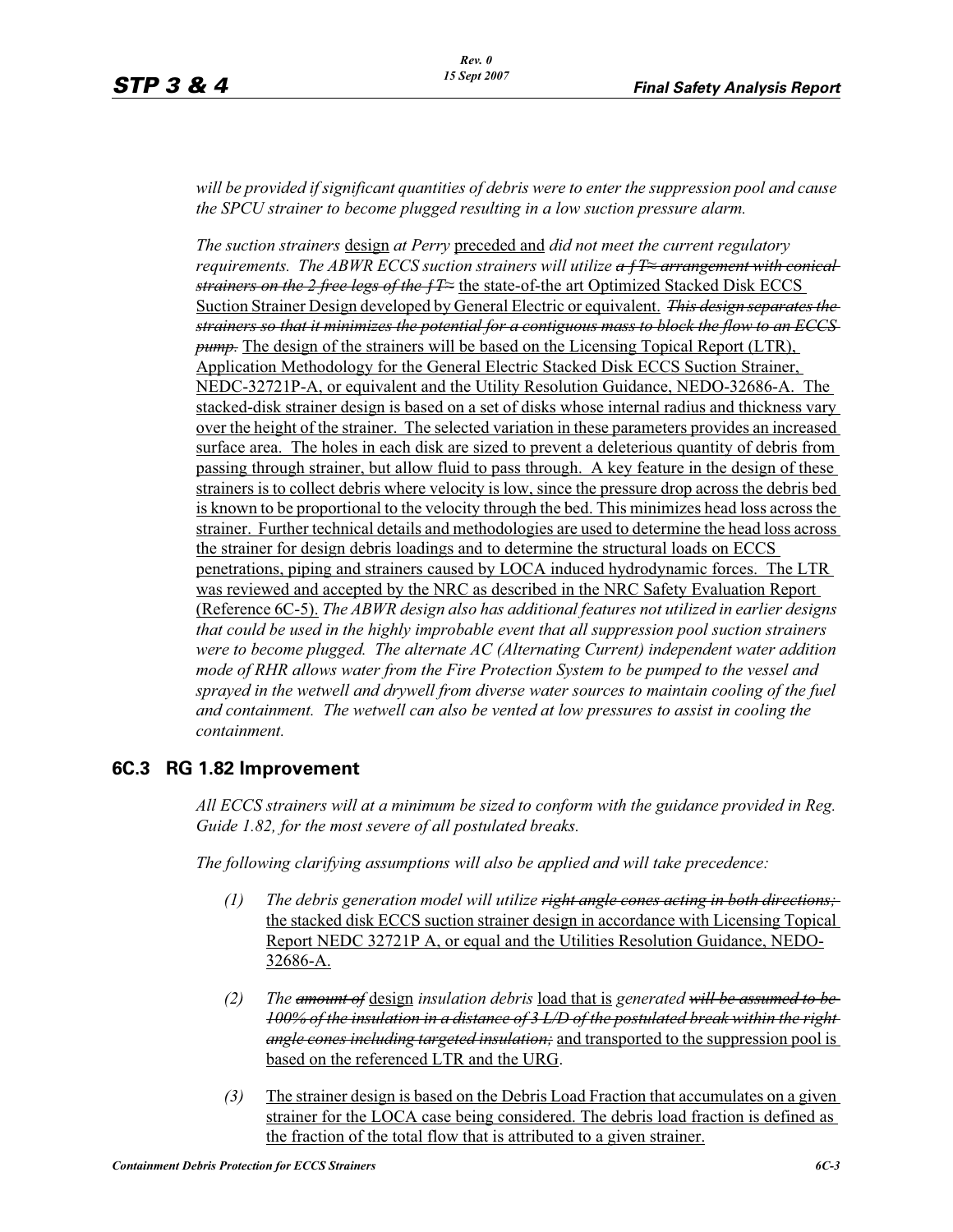- *(4) All (*100%) *of the insulation debris generated will be assumed to be transported to the suppression pool.*
- *(5) The debris in the suppression pool will be assumed to remain suspended until it is captured on the surface of a strainer.*

*The sizing of the RHR suction strainers will assume that the insulation debris in the suppression pool is evenly distributed to the 3 pump suctions. The strainer size will be determined based on this amount of insulation debris and then increased by a factor of 3. The flow rate used for calculating the strainer size will be the runout system flow rate.*

Suction strainer sizing criteria is based on meeting NPSH requirements at run out system flow, plus margin, and the design basis debris load in the suppression pool that is considered to accumulate on the suction strainers after a number of pool volume turnovers.

*The sizing of the* RHR*, RCIC and HPCF suction strainers will conform to the guidance of Reg Guide 1.82 and will assume* assumes *that* all *the insulation debris in the suppression pool,*  including insulation debris, corrosion sludge, dust and dirt, *is proportionally distributed to the pump suctions based on the flow rates of the systems at run out conditions considering the most* limiting system failures*. The strainers available for capturing insulation debris will include 2 RHR suction strainers and a single HPCF or RCIC suction strainer* in accordance with single failure criteria.

#### **6C.4 Discussion Summary**

In summary, the ABWR design includes the necessary provisions to prevent deleterious debris *from entering the ECCS and impairing the ability of the RCIC, HPCF, and RHR systems to perform their required post-accident functions. Specifically, the ABWR does the following:*

- *(1) The design is resistant to the transport of debris to the suppression pool.*
- *(2) The suppression pool liner is stainless steel, which significantly reduces corrosion products.*
- *(3)* The SPCU system will provide early indication of any potential problem. Low SPCU pump suction pressure can provide early indication of debris present in the suppression pool and permit the plant operator to take appropriate corrective action.
- *(4) The SPCU System operation will maintain suppression pool cleanliness.* Plant housekeeping and Foreign Material Exclusion (FME) procedures assure pool cleanliness prior to plant operation and over plant life such that no significant debris is present in the suppression pool.
- *(5)* Visual inspection of the suction strainers is performed each refueling outage.
- *(6) (5) The equipment installed in the drywell and wetwell minimize the potential for generation of debris.*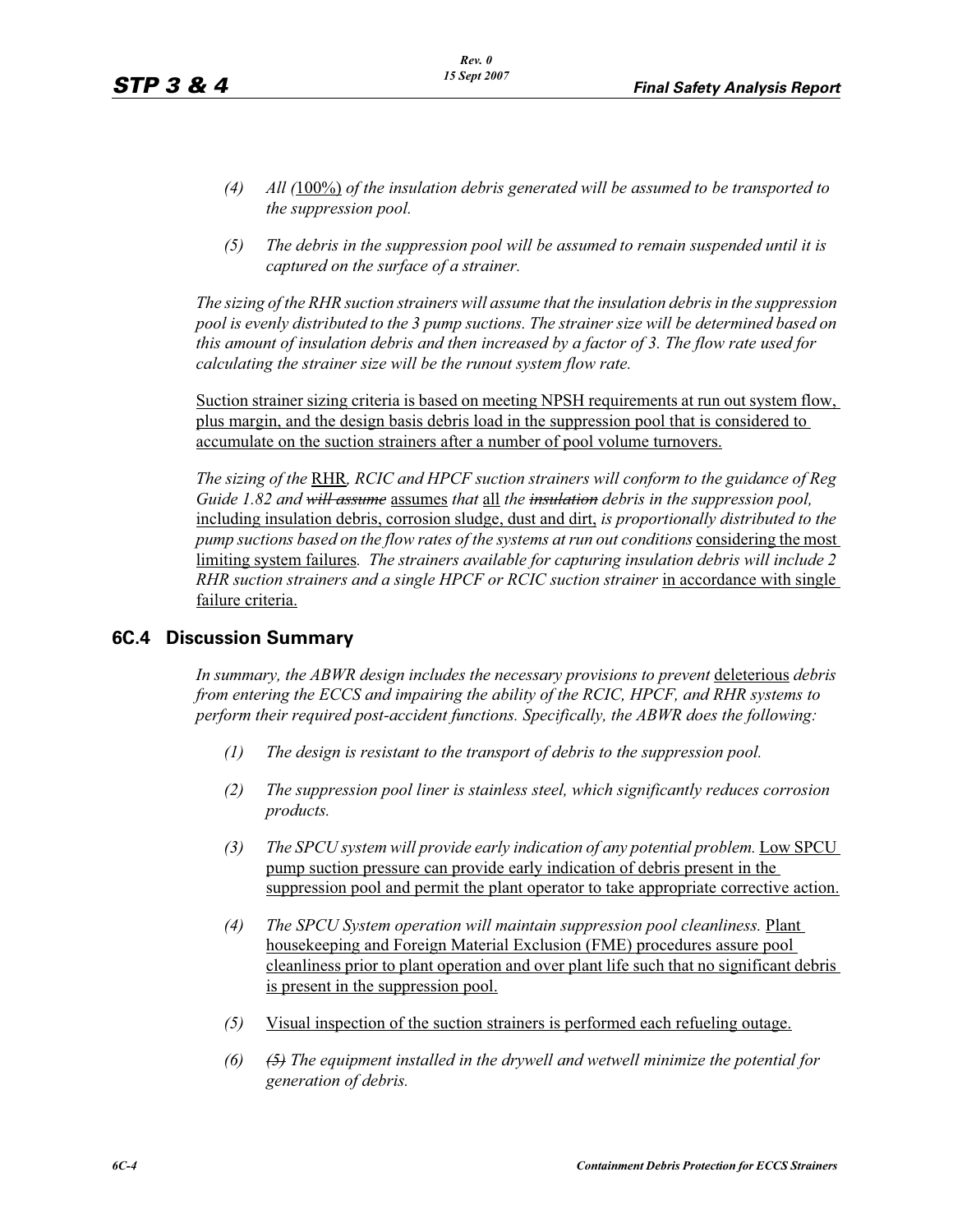- *(7) (6) The* stacked disk *ECCS suction strainers meet the current regulatory requirements* and are designed in accordance with NRC approved LTR, NEDC-32721P-A (or equivalent), *unlike the strainers at the incident plants.*
- *(7) The RHR suction strainers will apply an additional factor of 3 design margins.*

The information regarding the ECCS strainers design calculations along with input data, methodology, analysis, discussion and examples is contained in Licensing Topical Report, Application Methodology for the General Electric Stacked Disk ECCS Suction Strainer, NEDC-32721P-A.

# *6C.5 Strainer Sizing Analysis Summary*

*A preliminary analysis was performed to assure that the above requirements could be satisfied using strainers compatible with the suppression pool design as shown by Figure 1.2-13i. The following summarizes the results, which indicate strainer sizes that are acceptable within the suppression pool design constraints.*

*Each loop of an ECCS system has a single suppression pool suction strainer configured in a T shape with a screen region at the two ends of the T cross member. Analysis determined the area of each screen region. Thus, RHR with three loops has six screen regions. The HPCF with two loops has four screen regions, and the RCIC has two screen regions. The characteristic dimension given for the screens in the results below indicates a surface area consisting of a circle with a diameter of the dimension plus a cylinder with a diameter and length of the dimension.*

*By the requirements above, all of the debris deposits on the strainers. The distribution of debris volume to the strainer regions was determined as a fraction of the loop flow splits based on runout flow. Debris on the screen creates a pressure drop as predicted by NUREG-0897, which is referenced by R.G. 1.82. The equation for NUKONTM insulation on page 3-59 of NUREG-0897 was used for this analysis. The NUKONTM debris created pressure drop equation is a function of the thickness of debris on the screen (which is a function of debris volume), the velocity of fluid passing through the screen (runout flow used), and the screen area. The debris created pressure drop was applied in an equation as follows; the static head at the pump inlet is equal to the hydraulic losses through the pipe and fittings, plus the pressure drop through the debris on the strainers, plus the hydraulic loss through the unplugged strainer, plus a margin equal to approximately 10% of the static head at the pump inlet, and plus the required NPSH. The static head takes into account the suppression pool water level determined by the draw down calculated as applicable for a main steam line break scenario. A summary provided in Table 6C-1, and a summary of the analysis results is provided in Table 6C-2.*

*By making realistic assumptions, the following additional conservatisms are likely to occur, but they were not applied in the analysis. No credit in water inventory was taken for water additions from feedwater flow or flow from the condensate storage tank as injected by RCIC or HPCF. Also, for the long term cooling condition, when suppression pool cooling is used instead of the low pressure flooder mode (LPFL), the RHR flow rate decreases from runout (1130 m3/h) to rated flow (954 m3/h), which reduces the pressure drop across the debris.*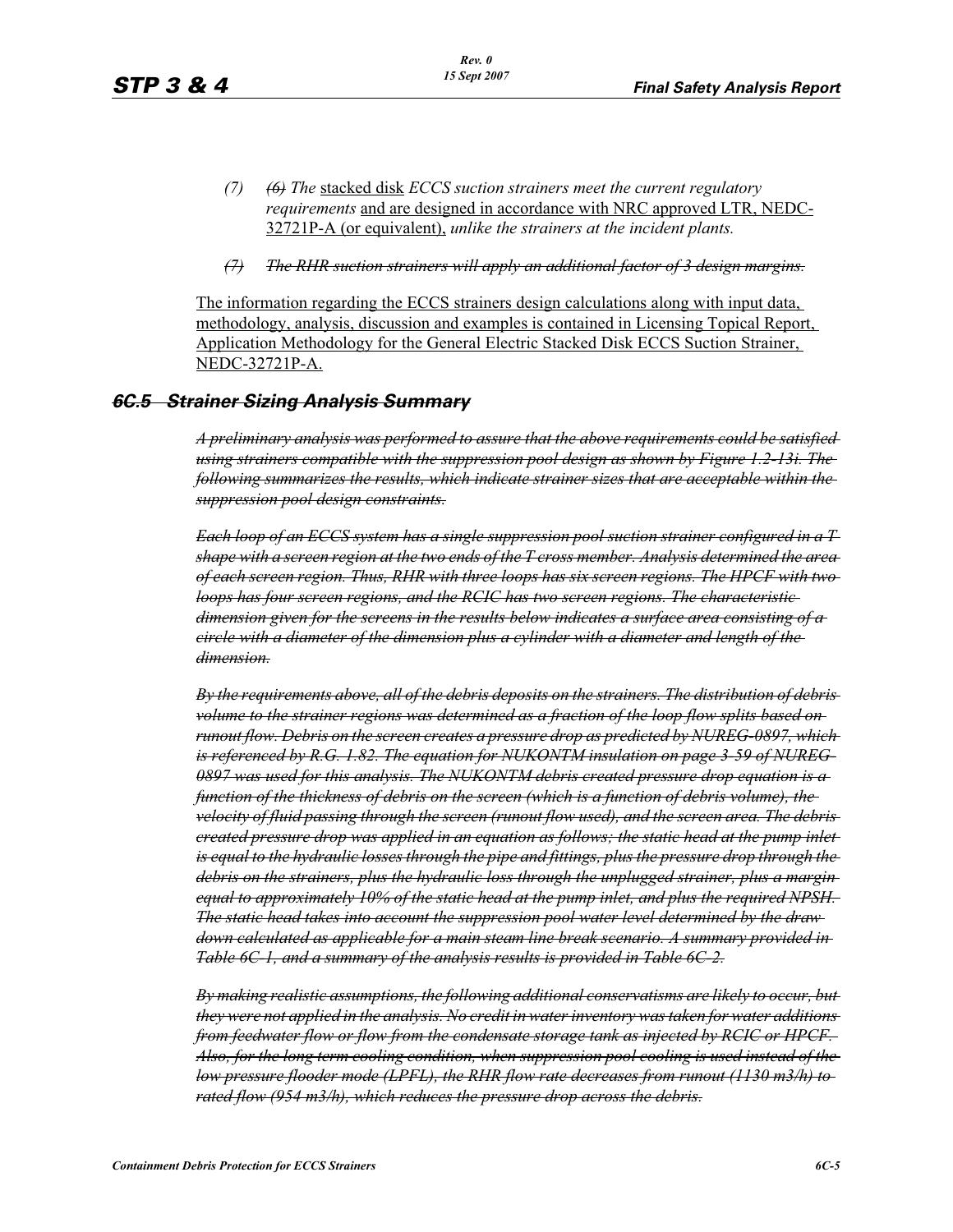#### **6C.6 References**

- 6C-1 Debris Plugging of Emergency Core Cooling Suction Strainers, NRC Bulletin No. 93-02, May 11, 1993.
- 6C-2 Water Sources for Long-Term Recirculation Cooling Following a Loss-of-Coolant Accident, NRC Reg. Guide 1.82.
- 6C-3 Utility Resolution Guidance for ECCS Suction Strainer Blockage, NEDO-32686-A.
- 6C-4 Licensing Topical Report, Application Methodology for the General Electric Stacked Disk ECCS Suction Strainer, NEDC-32721P-A.
- 6C-5 Safety Evaluation Report (SER) by the Office of Nuclear Reactor Regulation GE Nuclear Energy Licensing Topical Report NEDC-32721P, "Application Methodology for GE Stacked Disk Suction Strainer, Part I," TAC No. MB3311, dated February 3, 1999; and Part 2, TAC No. M98500, dated June 28, 2002.
- 6C-6 NRC Generic Letter (GL) 97-04, Assurance of Sufficient Net Positive Suction Head for Emergency Core Cooling and Containment Heat Removal Pumps, dated October 7, 1997
- 6C-7 NRC Generic Letter (GL) 98-04, Potential for Degradation of the Emergency Core Cooling System and the Containment Spray System After a Loss-Of-Coolant Accident because of Construction and Protective Coating Deficiencies and Foreign Material in Containment, dated July 14, 1998.